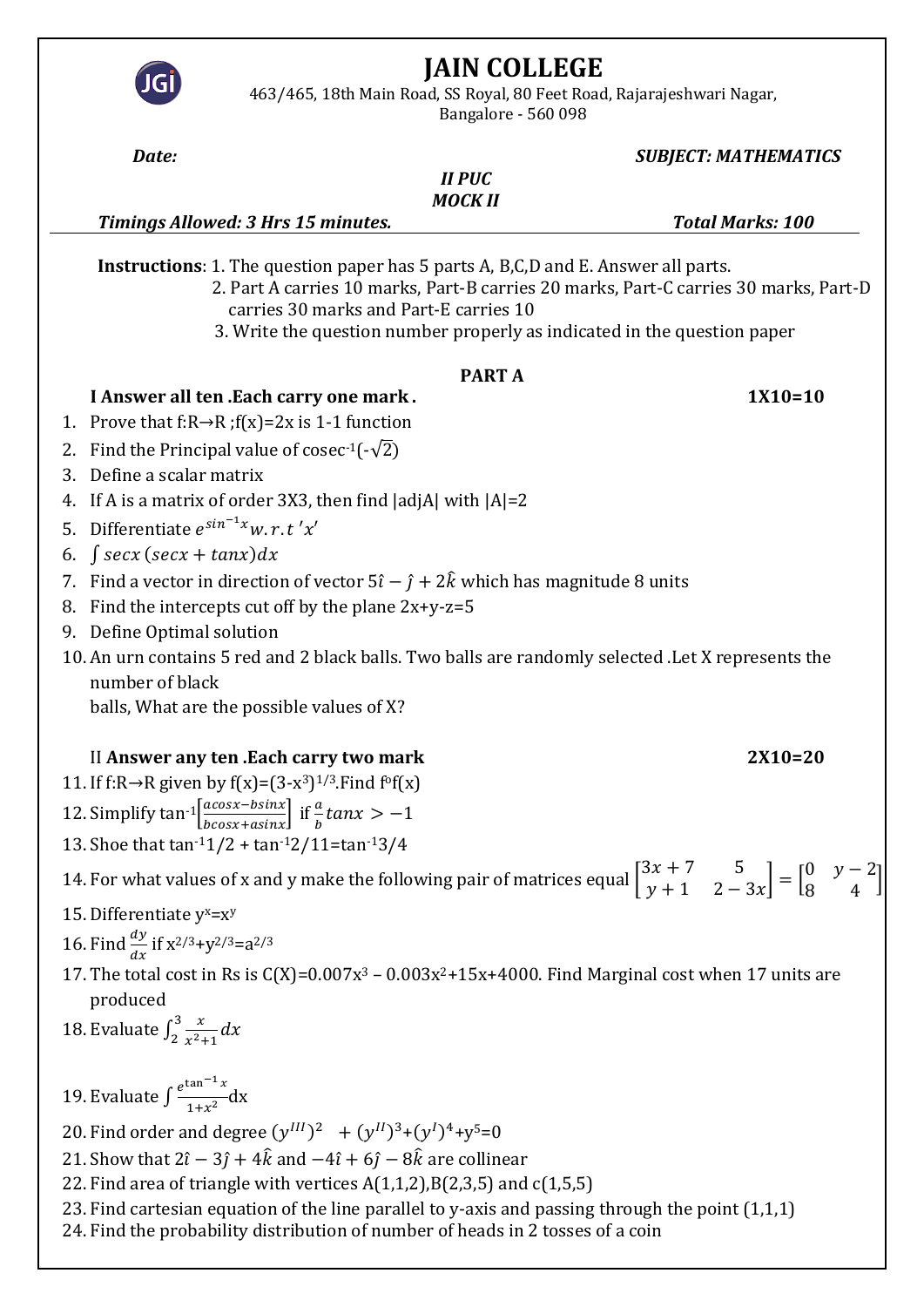## **PART C**

## III **Answer any ten .Each carry three mark. 3X10=30**

25. Determine whether relation R in a set A= $\{1,2,3,..6\}$  defined as R= $\{(x,y): b=a+1\}$  is reflexive, symmetric 26. By using elementary transformation find A<sup>-1</sup> of matrix A= $\begin{bmatrix} 1 & 3 \\ 2 & 3 \end{bmatrix}$  $\begin{bmatrix} 1 & 3 \\ 2 & -1 \end{bmatrix}$ 27. Simplify  $\tan^{-1} \left( \frac{acos x - b sin x}{bcos x + asinx} \right)$ , if  $a/b > -1$ 28. If x= $\sqrt{a^{sin^{-1}t}}$ ,y= $\sqrt{a^{cos^{-1}t}}$  Show that y<sup>1</sup>=-y/x 29. Verify Mean value thorem if  $f(x)=x^3-5x^2-3x$  in [1,3]. Find all  $c\in(1,3)$  such that  $f^1(c)=0$ 30. Using differentiation find approximate value of  $(25)^{1/3}$ 31. Evaluate ∫  $e^{x} \frac{1+\sin x}{1+\cos x}$  $\frac{1+sin x}{1+cos x}dx$ 32. Evaluate  $\int_{-1}^{1} \frac{dx}{x^2+2x^2}$  $x^2+2x+5$ 1 −1 33. Find the area of the region bounded by the curve  $y=x^2$  and the line  $y=4$ 34. Find the equation of the curve passing through  $(0,-2)$  given that at any point  $(x,y)$  on curve, the product of slope of its tangent and y-coordinate of the point is equal to x-coordinate 35. Prove that  $[\vec{a}, \vec{b}, \vec{c} + \vec{d}] = [\vec{a}, \vec{b}, \vec{c}] + [\vec{a}, \vec{b}, \vec{d}]$ 36. Find 'k' and 'µ' if  $(2\hat{i} + 6\hat{j} + 27\hat{k})X(\hat{i} + k\hat{j} + \mu\hat{k}) = \vec{0}$ 37. Find the shortest distance between  $\frac{x+1}{-1} = \frac{1+y}{-6}$  $\frac{1+y}{-6} = \frac{z+1}{-1}$  $\frac{z+1}{-1}$  and  $\frac{x-3}{1} = \frac{y-5}{-2}$  $\frac{y-5}{-2} = \frac{z-7}{1}$ 1 38. A man is known to speak truth 3 out of 4 times .He throws a die and reports that it is a six. Find the probability that it is actually a six. **PART D IV Answer any six .Each carry five mark 5X6=30** 39. Let f:[-1,1]→R given by f(x)= $\frac{x}{x+2}$  is 1-1 .Find inverse of function f:[-1 ,1]→ Range of f 40. If  $A=$ 1 2 −3 5 0 2 1 −1 1  $|,B=$ 3 −1 2 4 2 5 2 0 3  $|C=|$ 4 1 2 0 3 2 1 −2 3 ] Compute A+B,B-C. Also verify A+(B-C)=(A+B)-C 41. Solve by matrix method 2x+y+z=1,x-2y-z=3/2 ,3y-5z=9

42. If  $v=3cos(logx)+4sin(logx)$ . Show that  $x^2y_2+xy_1+y=0$ 

43. A ladder 5m long is leaning against a wall . The bottom of ladder is pulled along ground , away from the wall at the rate of 2cm/sec. How fast is its height on the wall decreasing when the foot of ladder is 4m away from the wall?

- 44. Prove that  $\int{\sqrt{x^2-a^2}dx}$ ,hence Evaluate  $\int{\sqrt{x^2-121}dx}$
- 45. Find area of lying above x axis and included between circle  $x^2+y^2=8x$  and inside parabola  $y^2=4x$
- 46. Solve Differential equation  $(1+x^2)\frac{dy}{dx}$  $\frac{dy}{dx}$  + 2xy =  $\frac{1}{1+x^2}$
- 47. Derive condition for coplanarity of two lines in a space both In vector and Cartesian form
- 48. Find probability of getting at most 2 sixes in six throws of a single die.